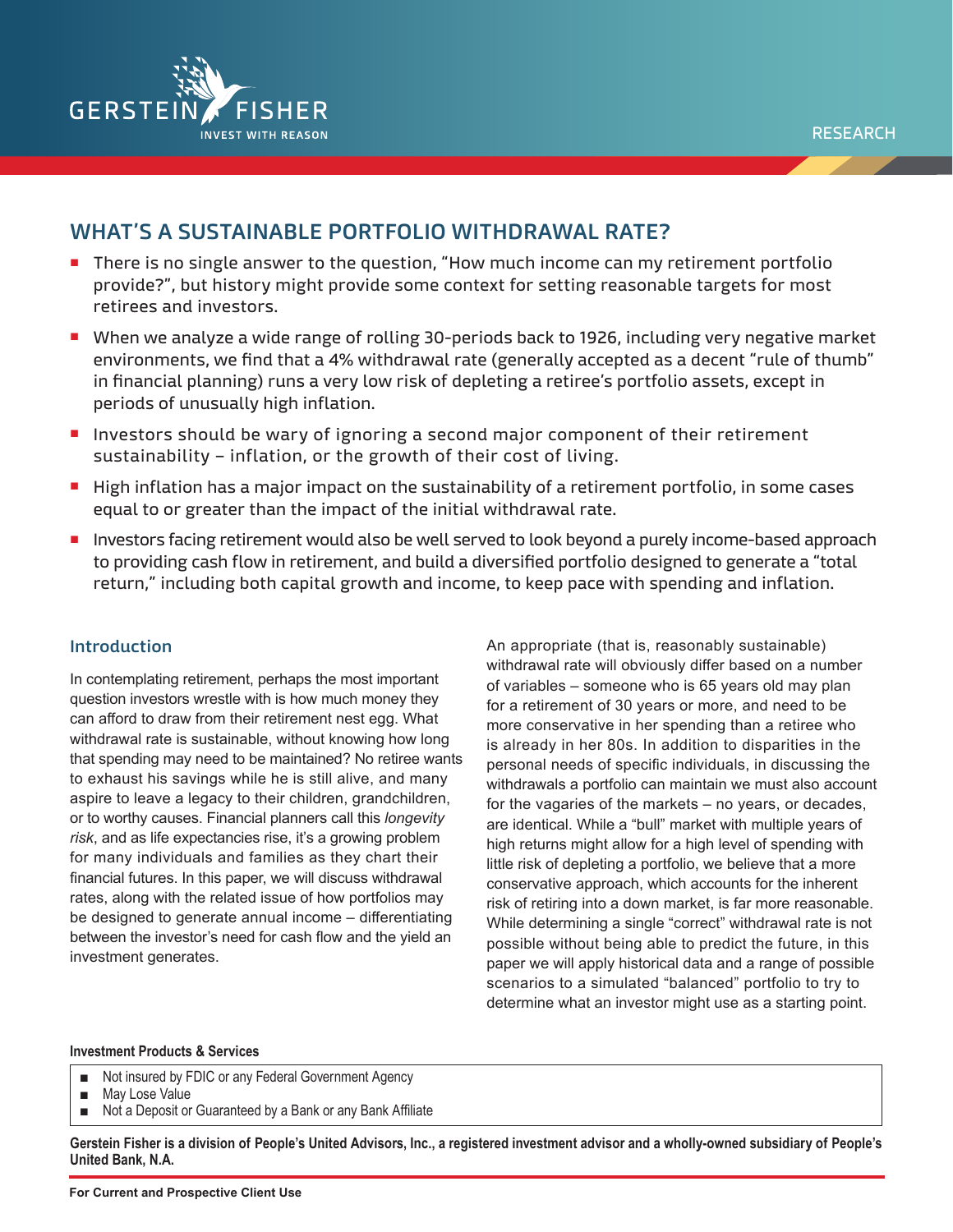# **Comparing Withdrawal Sustainability Across Time Periods and Withdrawal Rates**

To examine a hypothetical investor's experience under different withdrawal rate scenarios, we will use a portfolio with a 50/50 mix of riskier equity investments and less volatile cash and fixed income – 50% of the portfolio invested in domestic stocks (as represented by the S&P 500 Index), 40% in a blend of long-term and short-term US bonds, and 10% in cash. A US-only portfolio was used for this analysis to provide market returns for the longest possible time frame and the inclusion of a wide range of market conditions over roughly 90 years back to 1926.

Although in some "real life" cases, an actual investor may have flexibility regarding the timing or sources of his retirement cash flow, we will further assume that this portfolio is an investor's sole source of income.

Our baseline study used the following methodology:

- The investor retires with a \$1,000,000 portfolio and expects the portfolio to fund living expenses for 30 years (i.e., from age 65 to age 95).
- The investor withdraws a percentage of the initial portfolio (in this case \$1,000,000) every year. With a 4% withdrawal rate, for example, in the first year, \$40,000 is taken out. These monthly withdrawals are adjusted at the start of every following year based upon an assumed rate of inflation – that is, an initial 4% withdrawal growing at a simulated 4% inflation rate would see the second year of income total \$41,600, the third year total \$43,264, and so on.
- We analyzed every 30-year period from 1926 to 2017, rolling forward in 12-month intervals and beginning from each calendar year start, for a total of 63 historical market environments.
- Taxes are not considered in our analysis. However, the lack of tax costs in this paper may be thought of in one of a few ways. First, the withdrawals from the simulated portfolio may be assumed to be "net" withdrawals – i.e., if retirees take \$40,000 from their investments, they pay both their taxes and living expenses from that amount. Secondly, for many actual retirees, sources of non-portfolio income (such as Social Security or pensions, which are not considered in this analysis) often serve to at least partially balance out the additional costs of taxes. In either case, a more detailed and personalized retirement plan for a specific investor should certainly account for taxes.

#### **Exhibit 1: Total Withdrawals from \$1mm Portfolio Over 30 Years**

| 5%<br>$4\%$                               |
|-------------------------------------------|
|                                           |
| $-$1,427,262$ $-$1,682,548$ $-$1,993,165$ |
| $-$1,903,017$ $-$2,243,398$ $-$2,657,554$ |
| -\$2.378.771 -\$2.804.247 -\$3.321.942    |
|                                           |

Source: Gerstein Fisher Research

Both withdrawal rate and inflation rate are extremely important in these scenarios – even a 1% annual increase in the cost of living across 30 years of retirement results in hundreds of thousands of dollars in increased income needed from the portfolio (see Exhibit 1). Every retirement is different, and few investors' expenses actually increase in a steady or predictable manner – often being influenced by unpredictable medical or family expenses. However, tracking and understanding the change in one's cost of living through a retirement that can span many years is very important to a portfolio's ability to sustain itself.

As indicated above, the specific market environment that a retiree experiences has a major impact on her portfolio's growth – and few people are fortunate enough to have perfect control over the timing of when their retirement begins and they will start to tap their portfolio to provide some or all of their income. Historically, the 30-year annualized returns of the 50/50 portfolio we are simulating have varied widely – between just over 6% annualized to nearly double that rate of return (see Exhibit 2). While the average annualized return for the 30-year periods we examined was between 8% and 9%, the variance in actual returns for any *specific* period is why it is so important for retirees not to assume they will have an "average" market experience.

In Exhibit 3, we can see the vast difference a starting year can make, comparing the portfolio values over time of a portfolio where we assume a 4% withdrawal rate and 3% annual inflation but begin in three very different periods. In the worst case, retirement begins in 1929, on the eve of the Great Depression; in 1961, retirement begins in an "average" period with moderate market returns; and in 1975, we have a 30-year period of exceptionally good returns overall, fueled by falling interest rates and by missing the 2008-2009 Global Financial Crisis. In the 1929 case, the portfolio essentially exhausts itself over the course of retirement, while in the 1975 case the portfolio concludes retirement with a huge amount of growth over the initial \$1 million, ending with over \$16 million. The 1929 starting year occurs near the beginning of the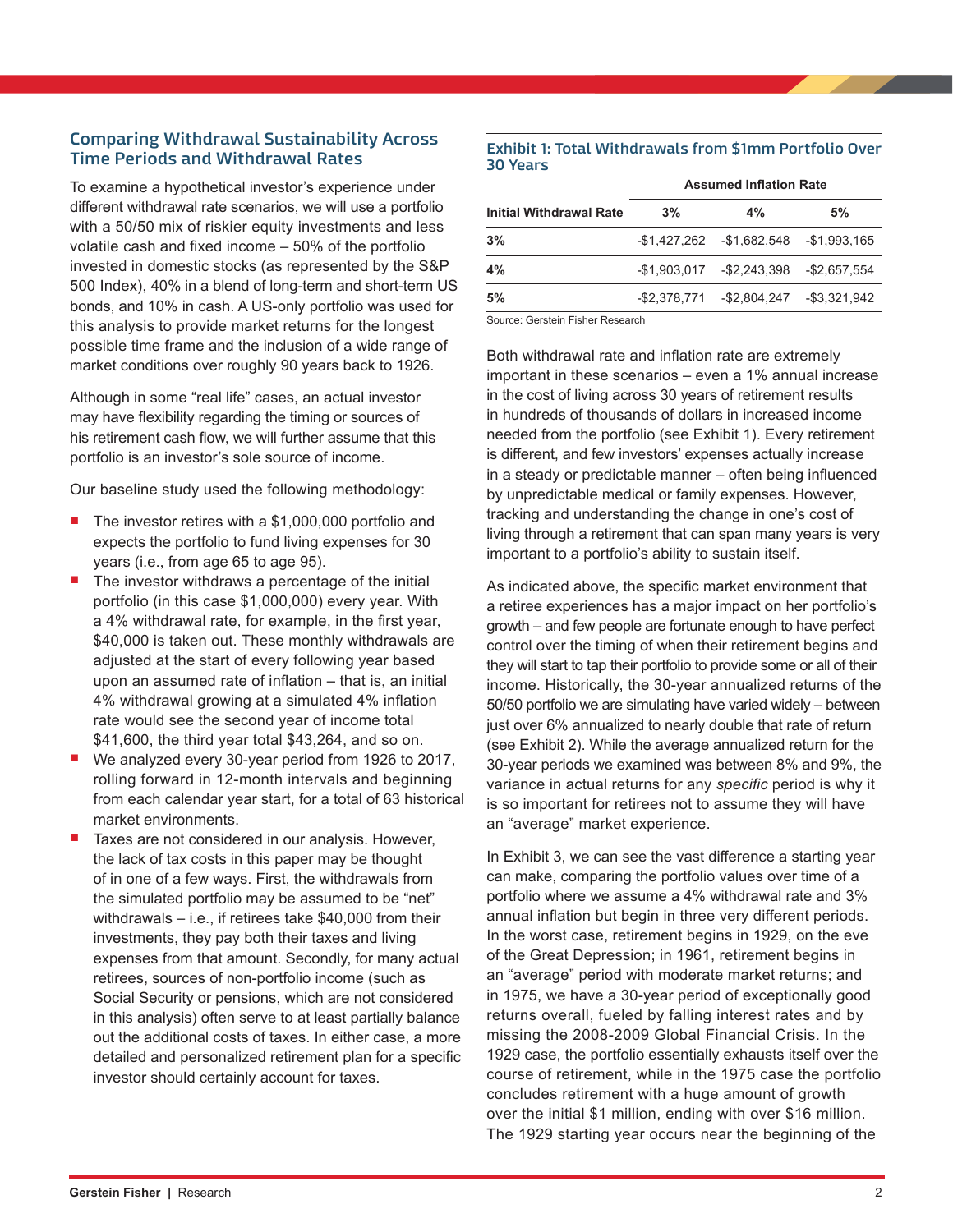# **Exhibit 2: 30-Year Annualized Returns Comparison – Rolling Periods by 12-Month Increments**







Great Depression, when even with a modest withdrawal and inflation rate, the portfolio fails to "break even" over the course of a 30-year retirement. However, this "worst case" scenario is only one market period – we will now turn our attention to the full historical range of our analysis.

When we expand to every 30-year period between 1926 and 2017, we can then look at how, at least historically, a variety of withdrawal and inflation rates would have fared (see Exhibit 4). Broadly, 3% withdrawal rates (equivalent to roughly \$30,000 of income per \$1 million of a portfolio) are sustainable, even with high inflation assumptions – only 5% or so of years in our sample failed with a 3% withdrawal rate and a 7% inflation rate. A withdrawal rate of 4% (often cited as a benchmark in financial planning for sustainable withdrawals) is indeed generally successful, unless inflation exceeds 5% annually – above historical averages but not unprecedented. **Withdrawal rates of 5% or higher are fundamentally risky,** based on these scenarios – even with modest 4% inflation (roughly in line with historical averages), in one out of five periods the portfolio was unable to sustain its spending.

At low-to-moderate levels of inflation, our finding that a 4% rate was (in all but the lowest-returning market periods) a sustainable withdrawal rate is consistent with academic research on the topic of withdrawal rates, including that of Bengen (1994) and what is commonly called the "trinity study" of Cooley, Hubbard, and Walz (1998), each of which also arrived at a sustainable 4% rate for an investor



Sources: Standard & Poor's, Morningstar, Gerstein Fisher Research

#### **Exhibit 4: Ratio of Failed Scenarios Across Withdrawal and Inflation Rates**

| <b>Withdrawal Rate</b> | <b>Inflation Rate</b> |     |       |     |     |
|------------------------|-----------------------|-----|-------|-----|-----|
|                        | 3%                    | 4%  | 5%    | 6%  | 7%  |
| 3%                     | $0\%$                 | 0%  | $0\%$ | 2%  | 5%  |
| 4%                     | $0\%$                 | 3%  | 6%    | 22% | 44% |
| 5%                     | 6%                    | 19% | 40%   | 62% | 76% |
| 6%                     | 33%                   | 52% | 71%   | 78% | 83% |
| 7%                     | 60%                   | 75% | 79%   | 84% | 92% |

Sources: Standard & Poor's, Morningstar, Gerstein Fisher Research

with a "moderate" allocation. That said, there is no magic number that is right for everyone. Depending on factors like portfolio size, lifestyle and spending requirements, age, and health considerations, a specific retiree may be well-advised to consider a targeted withdrawal rates of 3%, 5%, or even 6%, and which may – depending on a wide range of variables – still represent a reasonable probability of not exhausting assets during the specified time horizons.

It is also important to note that these results are based on a somewhat simplified, US-only portfolio simulation. In reality, investors have the option to construct portfolios which may include a wide range of tilts to quantitative factors, global securities, and alternative asset classes. For a few of our research papers on the topic of improving the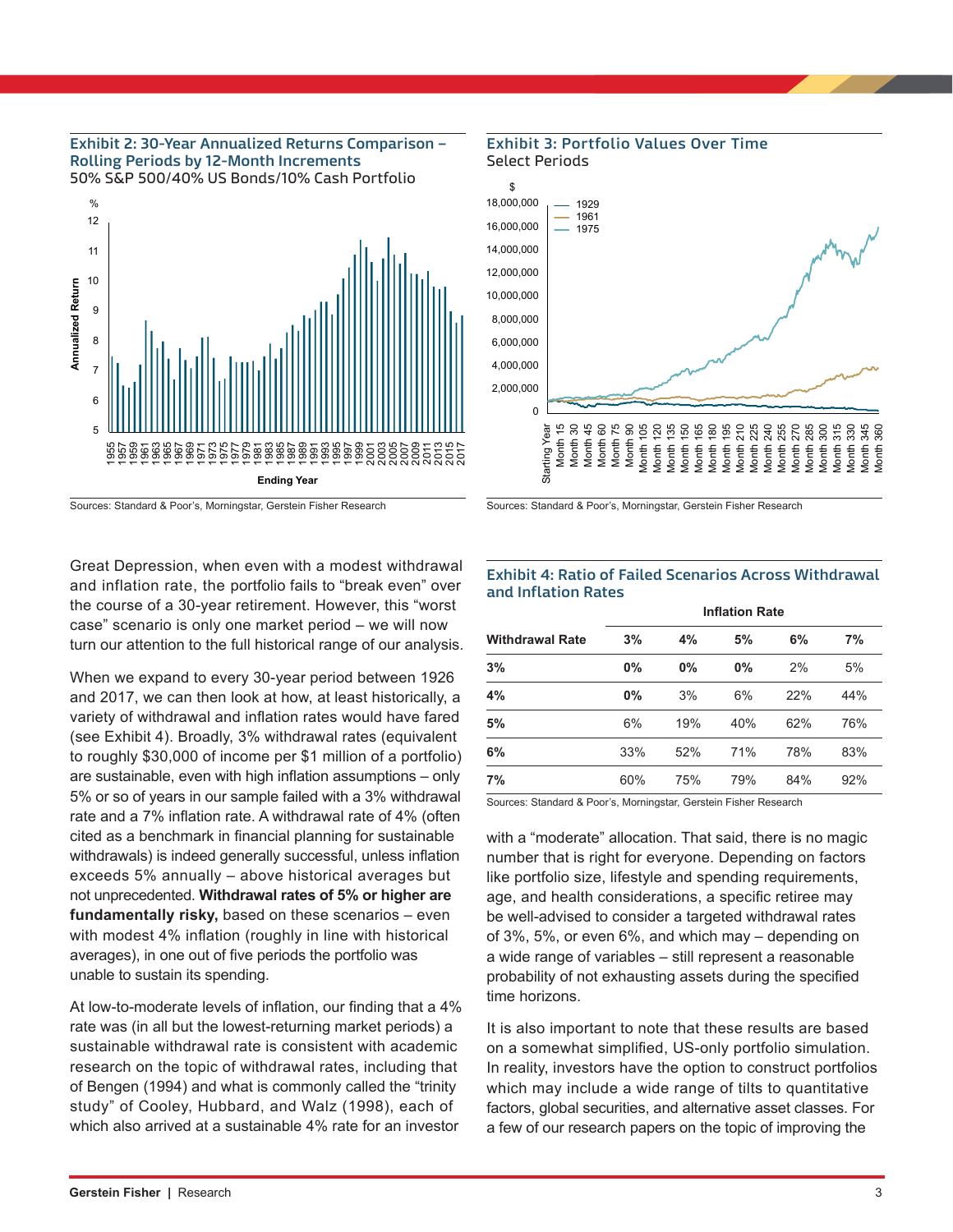

#### **Exhibit 5: Comparison of 30-Year Rolling Inflation Rates And Portfolio Withdrawals**

Sources: Bureau of Labor Statistics, Gerstein Fisher Research

### **Exhibit 6: High-Inflation Period Portfolio Sustainability Comparison**



Sources: Standard & Poor's, Morningstar, Gerstein Fisher Research

risk-adjusted return of a long-term portfolio through these forms of diversification, please see: **["Beyond Smart Beta:](https://gersteinfisher.com/wp-content/uploads/2017/11/GF_InvestingInsights_BeyondSmartBeta.pdf)  [What is Global Multi-Factor Investing and How Does](https://gersteinfisher.com/wp-content/uploads/2017/11/GF_InvestingInsights_BeyondSmartBeta.pdf)  [It Work?"](https://gersteinfisher.com/wp-content/uploads/2017/11/GF_InvestingInsights_BeyondSmartBeta.pdf)**, **["Commodities and a Diversified Portfolio"](https://gersteinfisher.com/wp-content/uploads/2017/07/GF_InvestingInsights_Commodities.pdf)**, and **["The Rewards of Multi-Asset Class Investing"](https://gersteinfisher.com/wp-content/uploads/2017/04/THE-REWARDS-OF-MULTI-ASSET-CLASS-INVESTING.pdf)**.

# **Considering High Inflation and Annuity-Style Withdrawal Sustainability**

We discussed above the importance of inflation in the sustainability of a given level of desired income from a portfolio – how much an investor withdraws in year 1 is relevant, but how much they are spending by the 15th, or 24th year of their retirement is equally critical to their success. Inflation (as measured by the Consumer Price Income or CPI) has fluctuated heavily over the last 90 years – from just over 1% annualized (indicating a rise in cost of living of about 50% over 30 years) to over 5% annualized (a rate at which the cost of living would be *five times* greater after 30 years). See Exhibit 5 for a breakdown of how 30-year inflation rates have changed over time.

To examine what a "worst case scenario" regarding inflation might look like, we examine one of the highest inflation periods in modern US history – a retirement starting in 1966 and ending in 1995, which experienced multiple years of double-digit inflation in the mid- to late-1970s. Even a 4% initial withdrawal rate isn't sustainable given the rapid increase in inflation (the portfolio is expected to meet an annual withdrawal of nearly \$200,000 by the end of the 30-year period), exhausting the portfolio in roughly 25 years. A 3% initial rate of withdrawal, however, is sustainable for the full period, and even allows for some significant portfolio growth over time (see Exhibit 6).

Let us also consider the mirror image of a high-inflation income scenario – a higher initial withdrawal rate which remains constant over time (e.g., taking a \$70,000 withdrawal from a \$1 million portfolio in year 1, then taking \$70,000 every year following). This manner of income generation is broadly referred to as an annuity-style of income, and has both pros and cons relative to the model discussed above. For investors who have a very stable cost of living, or who may have a shorter time frame over which to draw income, annuitizing their portfolio may provide the benefit of increasing their cash flow, as the inflationary risk is lessened for them. Over a sufficiently long time period, or if a retiree's income need increases faster than expected, a fixed level of income taken from a portfolio may fail to "keep up" with the compounding growth of his cost of living (see Exhibit 7).

Generally, most retirees face significant uncertainty regarding both their life expectancy and the possible future changes to their income needs and cost of living. Therefore, a fixed withdrawal would need to be significantly higher than the 4% withdrawal rate growing with inflation which was described earlier in this paper to justify the long-term impact of fixing their cash flow to a set amount. In short, an annuity-style withdrawal rate may provide some short-term benefit but entails the significant long-term risk of a retiree losing relative spending power over time.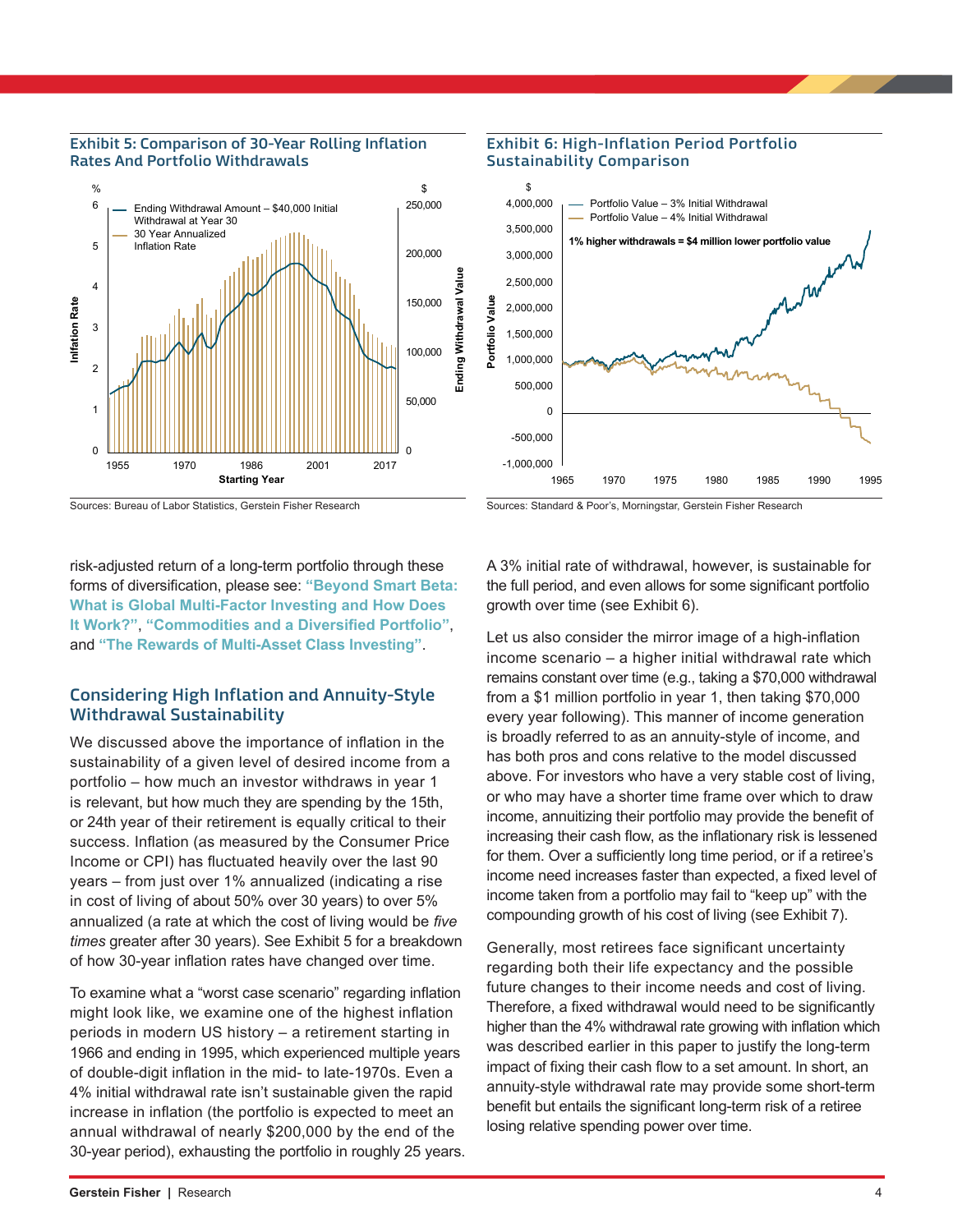#### **Exhibit 7: Cumulative Income Comparison**



Source: Gerstein Fisher Research

### **Benefits of a Total Return Approach Over a Focus on Interest and Dividends**

So how might an investor seek to actually generate a 4% annual withdrawal to supplement her income in retirement? Many investors are inclined to take the approach of "reaching for yield" in income-focused investment instruments – for example, high-yield bonds, high dividend-yielding stocks, and preferred stocks. But this practice has risks, including high correlations to other forms of both market and quantitative "factor" risks. For more on the interplay between dividend yield and other forms of value investing, please see our paper **["Dividend](https://gersteinfisher.com/dividend-investing-a-value-tilt-in-disguise/)  [Investing: A Value Tilt in Disguise?"](https://gersteinfisher.com/dividend-investing-a-value-tilt-in-disguise/)**).

For instance, during the market crash of 2007–2009, the prices of REITs and preferred stocks (80% of which are financial companies) collapsed along with those of common stocks. Higher-dividend-yield stocks may also be inclined to cut an above-average dividend in a difficult environment, causing investors to not only lose out on that income but putting additional downward pressure on the share price of the stock. In our view, reaching for yield equates to reaching for risk – and not the kind that reliably rewards investors in the form of return. Additionally, a pure income strategy may leave a portfolio vulnerable to inflation, which is one of the greatest risks to investors over decades of retirement.

In contrast with bonds, equities have historically done a good job of keeping pace with inflation. For instance, from January 1, 1926 to December 31, 2017 the S&P 500 Index returned 10.16% annualized, long-term US government bonds returned 5.54% annualized, and US CPI rose by 2.89% annualized over the same period. Put another way, equities offered a roughly 7% "real return" – that is, return over inflation – while bonds offered a 2.5% real return. An investor who reduces his exposure to equities in favor of bonds is, in effect, making a trade: reducing stock market risk and potentially increasing his current income (bond yields tend to be higher than stock yields) in exchange for a higher risk to future income due to lower returns which may not keep pace with inflation. Indeed, a decision to move entirely into bonds significantly decreases a portfolio's ability to sustain a desired level of spending over the long run. For more of our research on the impact high and unexpected inflation may have on various asset classes, please see our paper **["Asset](https://gersteinfisher.com/gf_article/asset-classes-inflation-complicated-history/)  [Classes and Inflation: A Complicated History"](https://gersteinfisher.com/gf_article/asset-classes-inflation-complicated-history/)**.

Rather than attempting to alter portfolios by overweighting bonds, increasing bond duration, or overweighting income-oriented stocks and other assets, investors would, in our opinion, be better served by employing a total return approach, which allows for spending both from portfolio cash flows as well as from the potential increase in the portfolio value due to capital appreciation.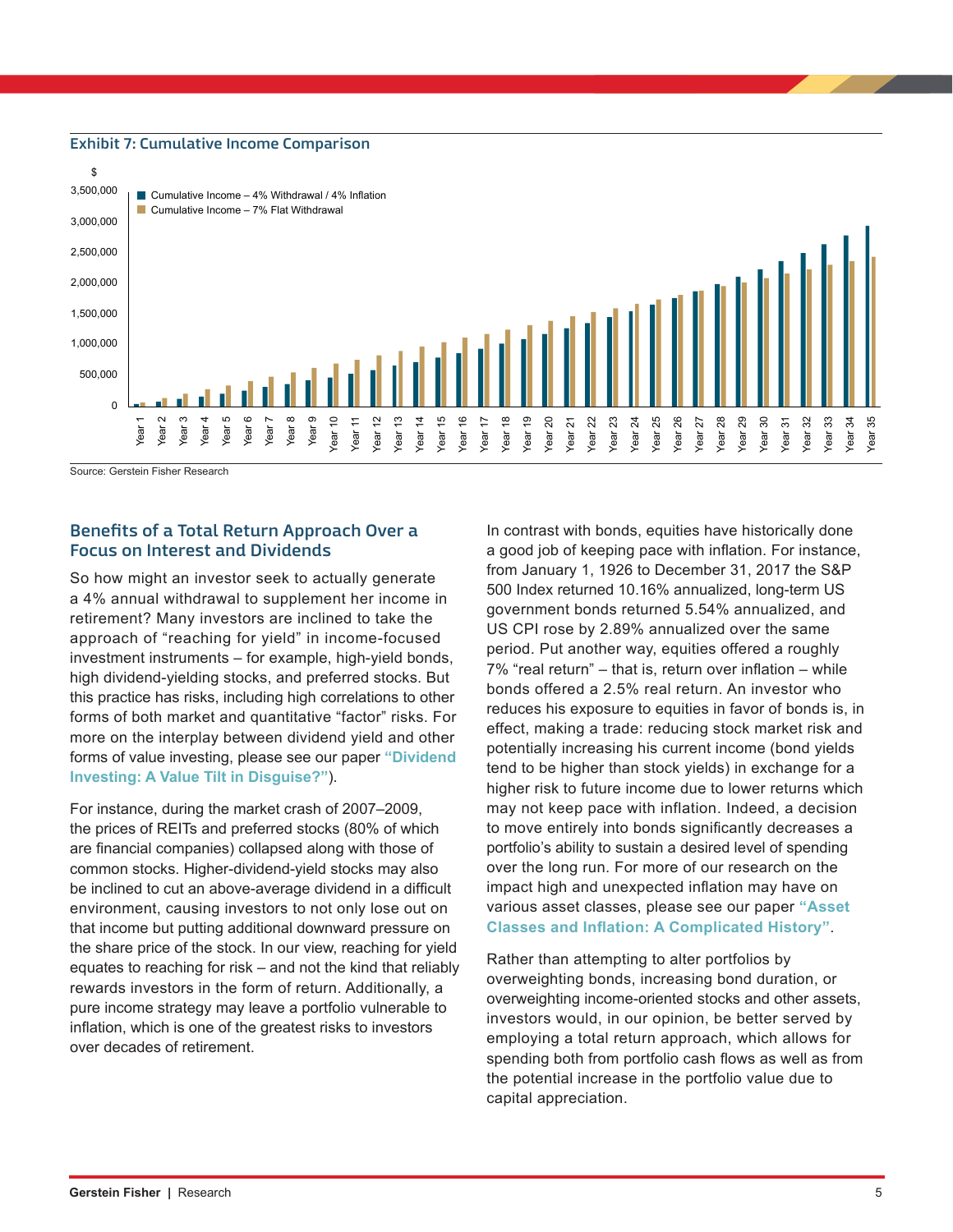Using this strategy, income generated by the portfolio's investments is generally the first source tapped to meet spending needs, supplemented as needed by liquidating holdings (sometimes called "tapping principal") to make up the shortfall. In highly positive years, equities should meaningfully outperform a portfolio's withdrawals, and trimming a portfolio's capital gains can supplement the income taken from interest and dividends without reducing the long-term value of the portfolio. Additionally, these targeted sales of equities following significant gains can be done in conjunction with periodic portfolio rebalancing and risk management across multiple asset classes. An investor's fixed income allocation may also serve to help avoid the sale of more volatile equities in "bear" markets, when stocks have negative returns, and as stocks are potentially sold on good equity market years, bonds may be trimmed in bad years. In situations (a high interest rate environment perhaps) when the total portfolio cash flow is equal to or more than the annual spending requirement, a flexible total return approach would need to sell little or no assets, and could be thought of as equivalent to an income-oriented approach.

# **Conclusion**

Determining the appropriate withdrawal rate from a portfolio to cover a retiree's living expenses (the amount needed in addition to what he or she receives in pension, Social Security, or other benefit payments) is an important but challenging exercise. Our research points to 4% as being a reasonable starting point for a withdrawal rate that can be sustained for the long term. Investors should also consider age, health, and other individual-specific issues in determining whether their own withdrawal rates should in fact be lower than this, or possibly higher. While investors may be tempted, particularly in the current low-interest rate environment, to reach for yield in high-dividend-yielding stocks or high-yield bonds, this approach entails excessive risk for most investors. When it comes to structuring a portfolio for retirement, we believe that a diversified portfolio and a total return approach to generating cash flow in retirement is a sounder alternative to an income-only approach.

Finally, while there is no single "correct" or risk-free approach to taking income from an investor's portfolio in retirement, or in predicting what any individual retirement may look like, there are some general guidelines which may help retirees navigate this phase of life. Planning conservatively, managing withdrawals in the context of the portfolio which needs to sustain them, and tracking the inflationary pressure of the growth of expenses/spending are key. It is our hope that the data and analysis above serves as a useful starting point for understanding these core variables and how they might impact the retirement planning process.